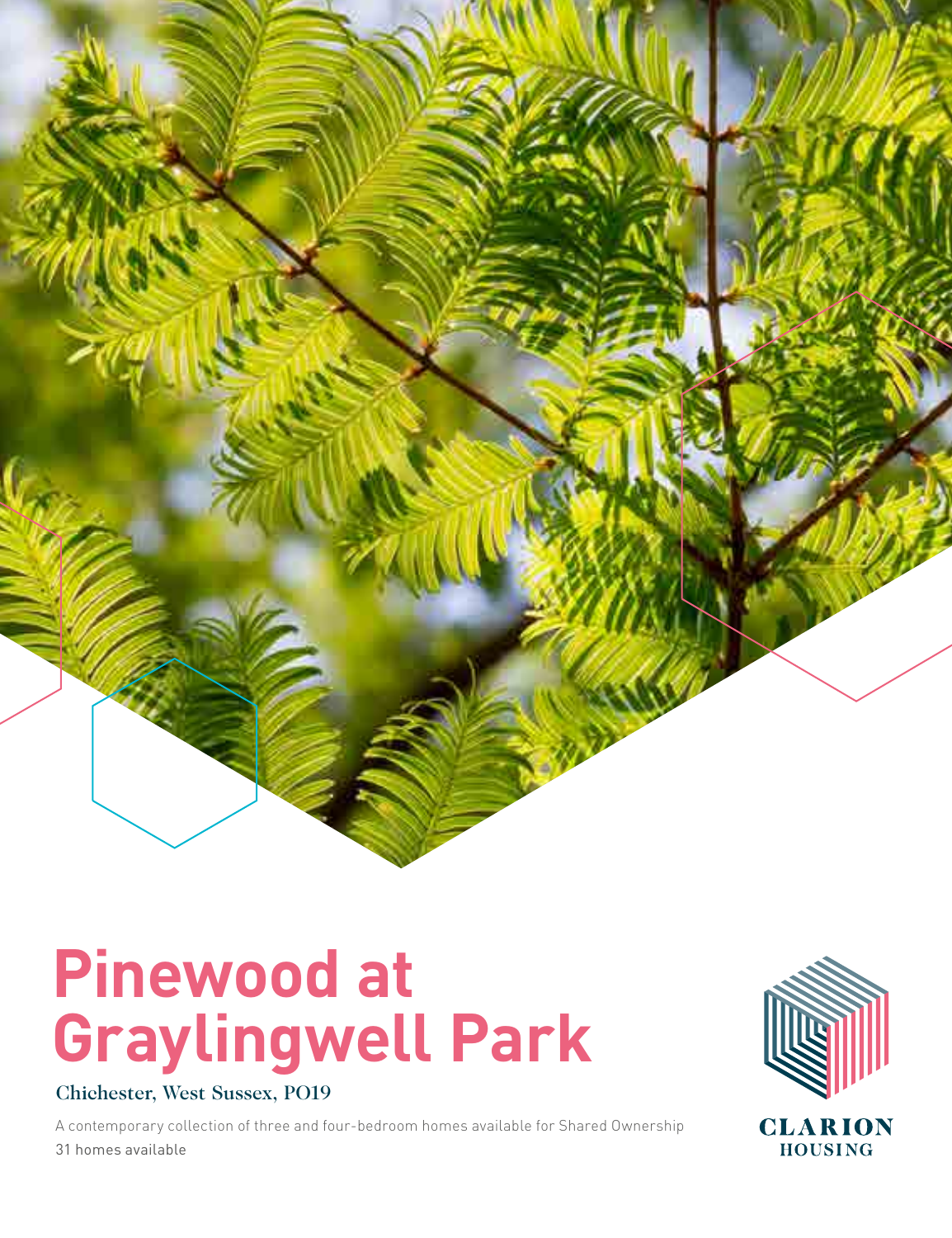## **Pinewood – where city, countryside and coast meet**

Ideally located near the historic centre of Chichester, Pinewood is just a few minutes' drive from the South Downs and some of England's best beaches – with central London just over 90 minutes away by train\*.

Situated in an elegant neighbourhood with a mix of historic buildings and environmentally sustainable new homes, Pinewood is also part of one of the largest carbon-neutral developments in the UK. Each home embodies the best in design, with a fresh contemporary interior, fitted kitchen and private outdoor garden – making Pinewood the perfect choice for first-time buyers, professionals and families of all ages.

Welcome to Pinewood at Graylingwell Park – an outstanding new selection of three and four-bedroom homes available for Shared Ownership.





girls are hiking in the mountains' by JGA; stock image from Shutterstock.

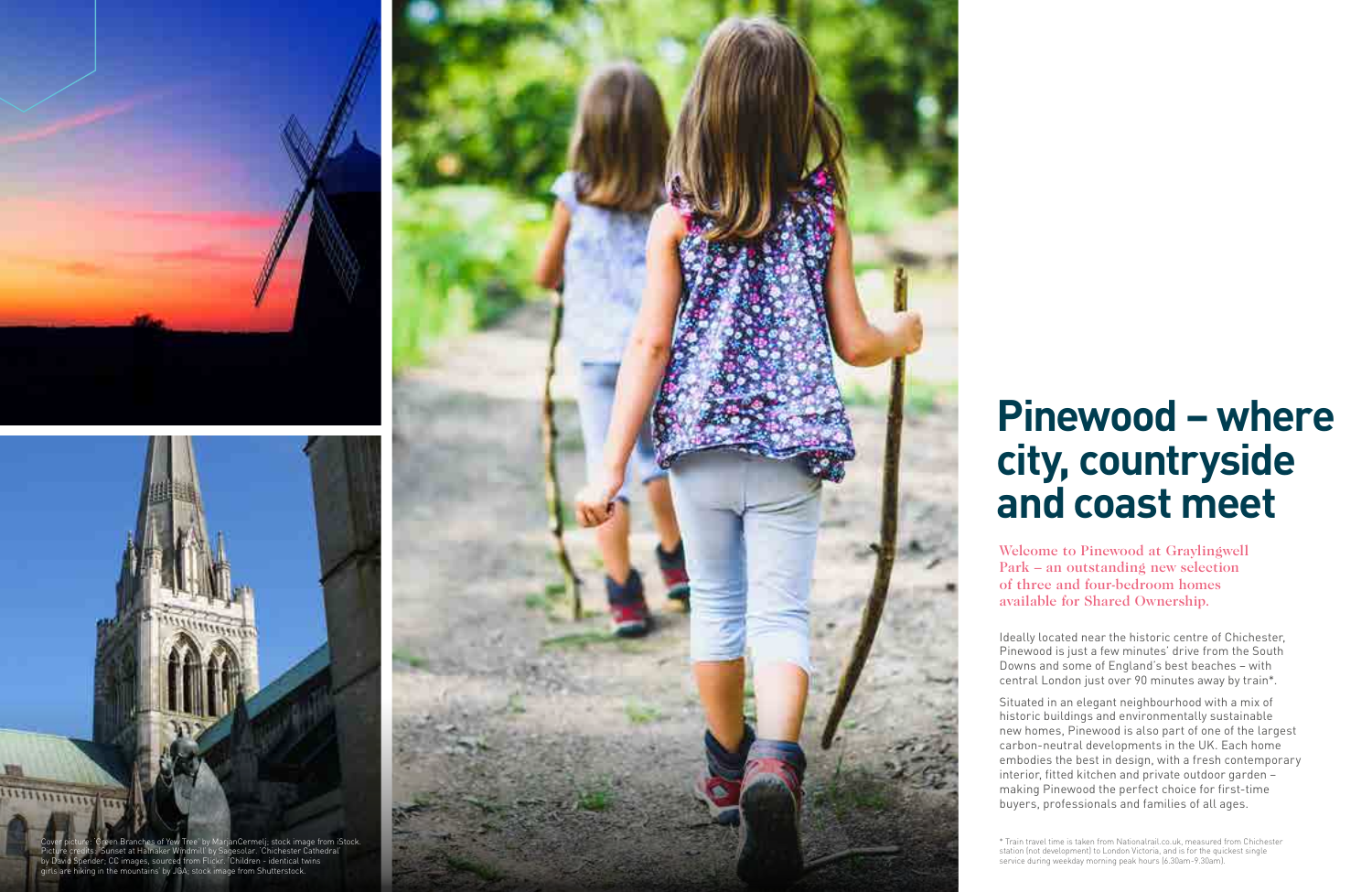### **Welcome to Chichester**

Today, Chichester embodies the perfect balance between ancient and modern: not only is it an energetic, thriving city in its own right, but it is also a superb location for access to coastal beauty spots, the West Sussex countryside and quick London connections.

For your day-to-day needs, Chichester has a huge range of amenities, including Sainsbury's, Tesco, Waitrose, Aldi and Iceland supermarkets. The city centre is home to major high street names and smaller boutiques, while local services include both a doctor's surgery and a dentist within walking distance of Pinewood. A number of schools are rated highly by Ofsted, including Chichester Nursery School, Jessie Younghusband Primary School, St Richard's Catholic Primary School and Chichester High School (all rated "Good").

When it's time to unwind, this city has something for everyone. You can work up a healthy appetite at one of its many gyms and fitness centres, including Elitas, Hive Functional Fitness and the Racquets Club – or simply relax and enjoy the fare at nearby Brasserie Blanc, Crate & Apple or Bill's. Arts lovers will warm to its galleries, the renowned Festival and Minerva theatres, and the 12th-century cathedral – while adrenalinefuelled fun is also available at nearby Goodwood, home of the Glorious Goodwood horseraces and the Festival of Speed. For a calmer day out, beaches are just a few miles away at Bognor Regis, and the breathtaking South Downs National Park is even closer.





Pinewood is situated just a mile north of the centre of Chichester – a city with a fascinating history that goes back over 2,000 years.

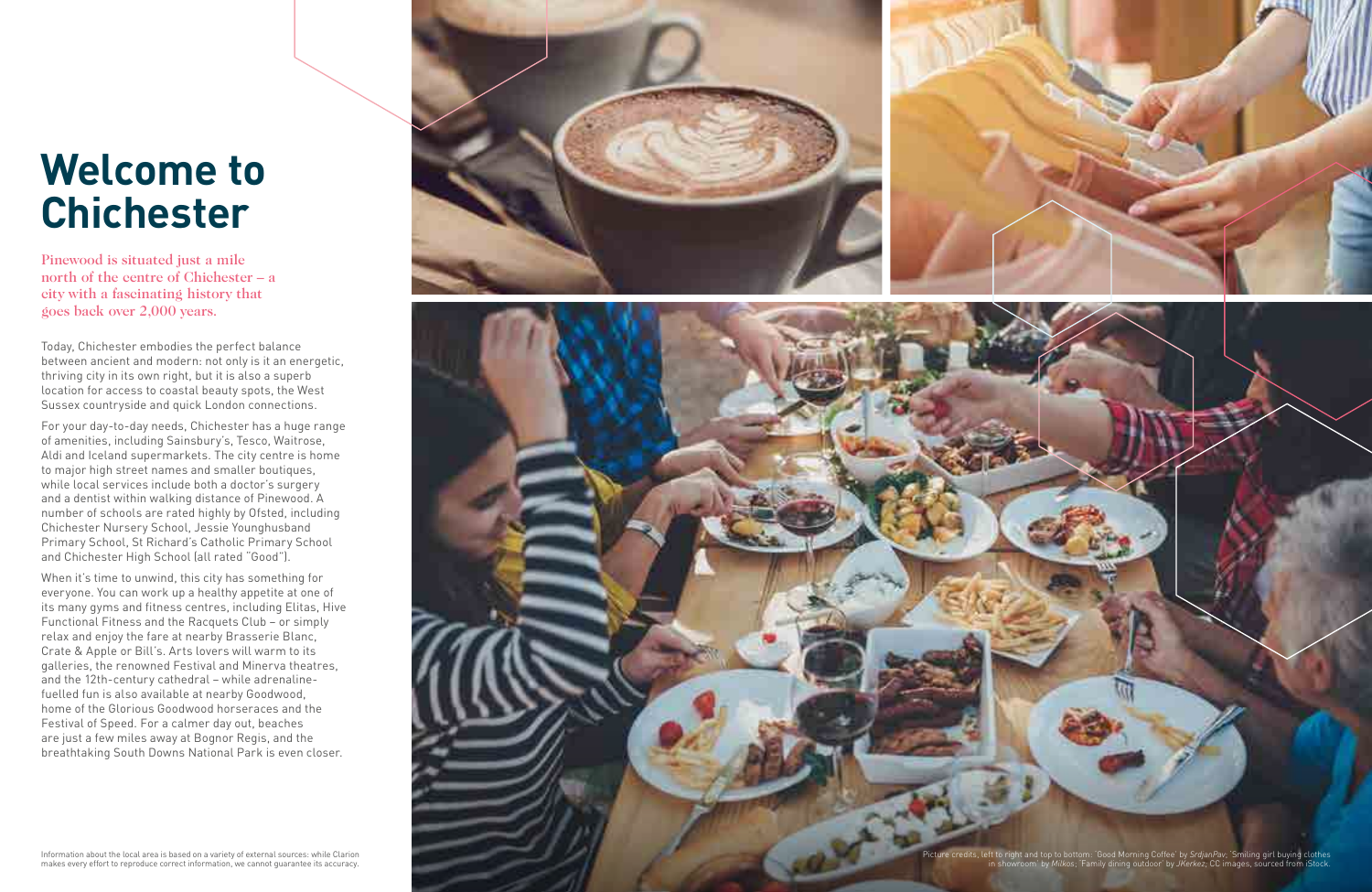## **What's nearby**

### Choose from a range of restaurants, pubs and leisure facilities in Chichester – or simply take a stroll in some of the city's beautiful

parks and heritage spots.

Information about the local area is based on a variety of external sources: while Clarion Housing makes every effort to reproduce correct information, we cannot guarantee its accuracy.





| 1              | Fishbourne Roman Palace                                       |
|----------------|---------------------------------------------------------------|
| $\overline{2}$ | The South Downs                                               |
| 3              | <b>Pallant House Gallery</b>                                  |
| 4              | <b>Chichester Festival Theatre</b>                            |
| 5              | Minerva Theatre                                               |
| $\overline{6}$ | Priory Park                                                   |
| 7              | Goodwood House                                                |
| 8              | <b>Chichester Cathedral</b>                                   |
| ์<br>9         | Chichester Harbour<br>(Area of Outstanding<br>Natural Beauty) |

|                | Attractions and par   |
|----------------|-----------------------|
| 9              | The Dental Centre     |
| -8             | Portfield Retail Park |
| -7             | St Richard's Hospital |
| $\overline{6}$ | Lavant Road Surgery   |
| -5             | Waitrose              |
| 4              | Tesco                 |
| -3             | Aldi                  |
| $\mathbf{Z}$   | Iceland               |
| 1              | Sainsbury's           |
|                | <b>Amenities</b>      |
|                |                       |

| hool | 1                     |
|------|-----------------------|
| hool | $\left[ \, 2 \right]$ |
| hool | 3                     |
|      | $\frac{1}{4}$         |
|      | $\sqrt{5}$            |
|      | $\overline{6}$        |
|      | 7                     |
| Club | $\overline{8}$        |
|      | 9                     |
|      |                       |

### $rk<sub>S</sub>$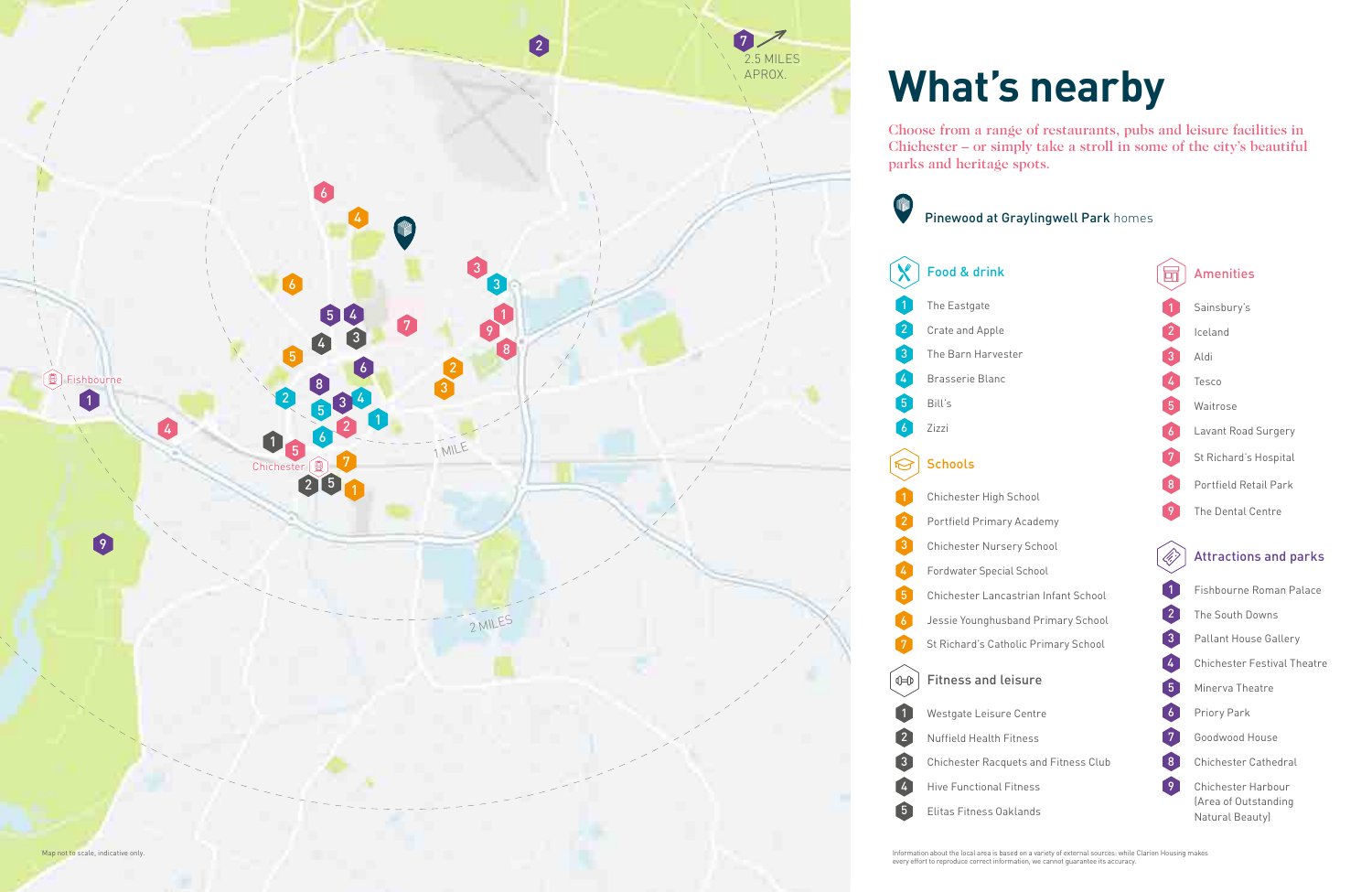### **Transport Links**

Graylingwell Park has excellent connections to central London, along the south coast and throughout the wider South East region.

| hester Cathedral $\,10^{\rm min}$ |  |
|-----------------------------------|--|
|                                   |  |

\* Journey times sources: Nationalrail.co.uk, Google Maps and bustimes.org. Train travel times are measured from station (not development) and are for the quickest single service during weekday morning peak hours (6.30am-9.30am). Car journey times are given for off-peak weekday journeys but may change depending on time, day and traffic. Bus journey times are given for off-peak weekday journeys between stops (unless a night service applies), but may change depending on time, day and traffic. Where precise journey time information from specific bus stops is unavailable, estimates are given. Where various times exist for a particular journey, averages may be given.



| nor Regis station $~24$ <sup>min</sup> | Bognor Regis<br>Hotham Park 30min |  |
|----------------------------------------|-----------------------------------|--|
|                                        |                                   |  |



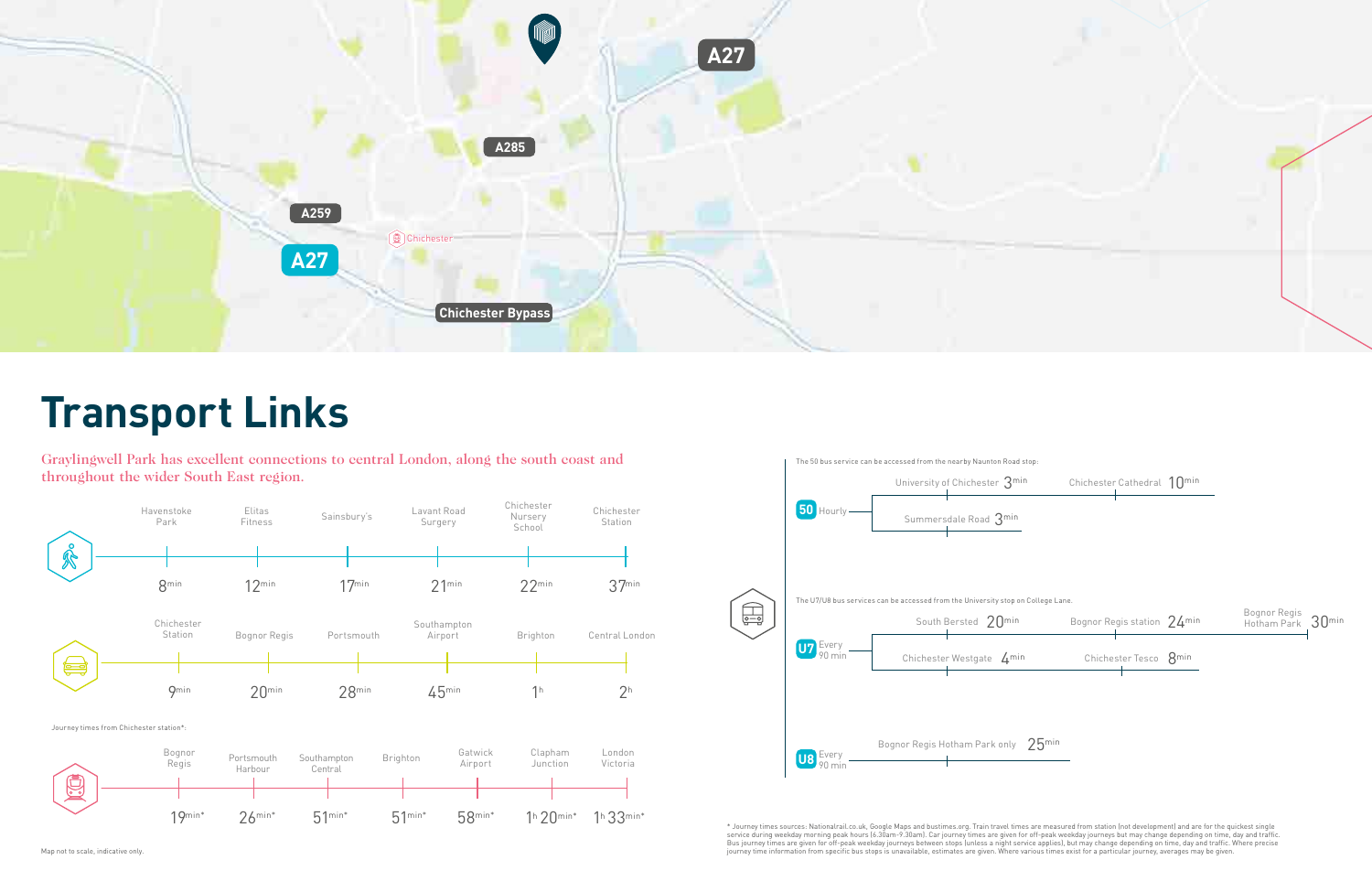Pinewood homes are situated on North Mead and Pinewood Way, just one mile north of the centre of Chichester and near 85 acres of stunning landscaped parkland.



## **Explore Graylingwell Park**



The development offers 31 houses available for Shared Ownership purchase, all of which have a private outdoor garden and a dedicated parking space outside the property. Pets are welcome subject to agreement with Clarion Housing.

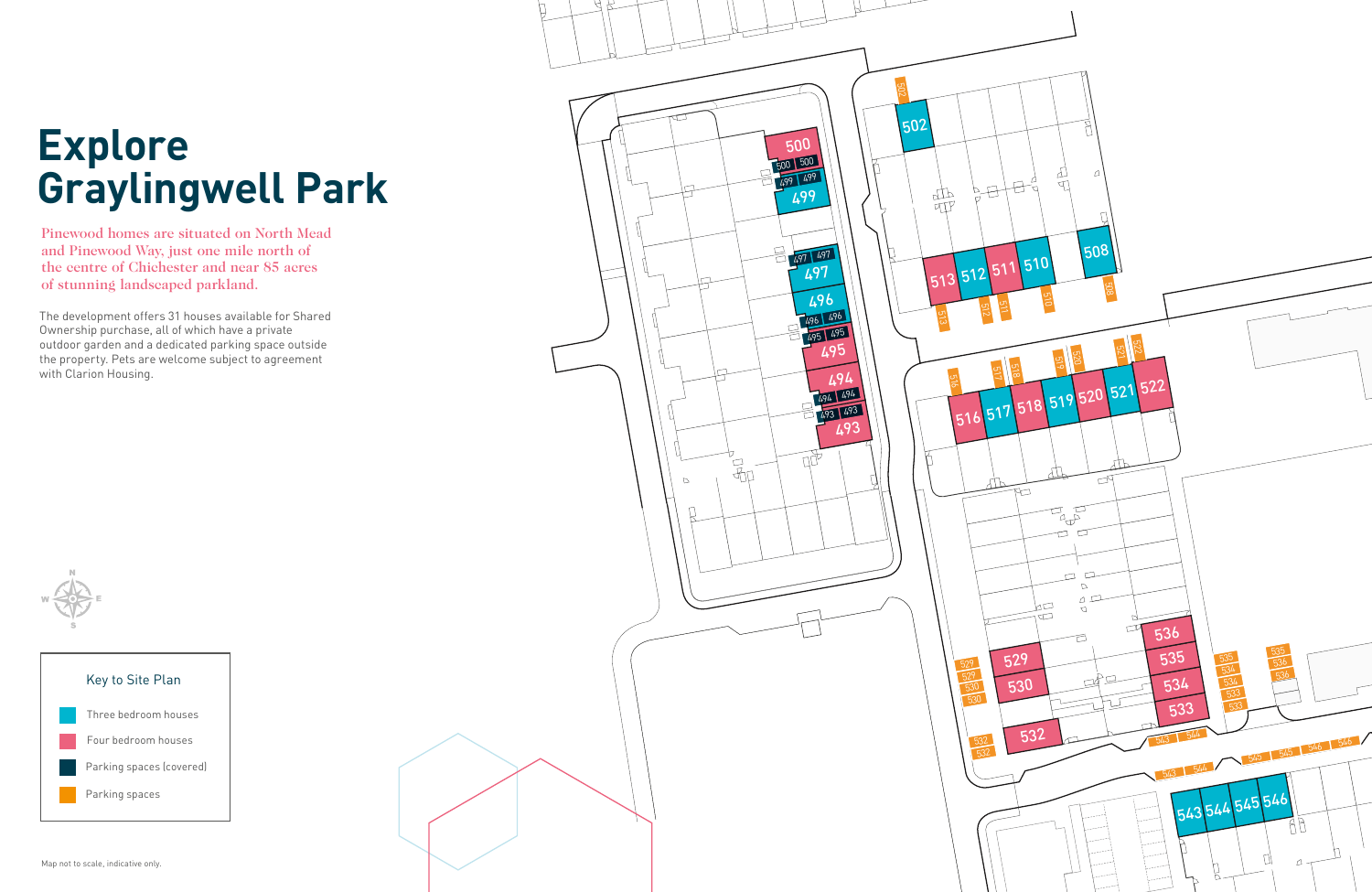## **3 bedroom house 3 bedroom house**

### Plots 543, 544, 545, 546 - 88,44m<sup>2</sup> Plots 496, 497, 499 - 135,82 m<sup>2</sup>

The kitchen and any dimensions on the following floorplans are for guidance only. The sq m and sq ft are measured as gross internal areas using the RICS code to measuring.<br>Apartment layouts shown here are for approximate m indicative only. Balconies may vary in size. Window arrangements may vary from floor to floor. Please speak to your Sales Executive for details.

The kitchen and any dimensions on the following floorplans are for guidance only. The sq m and sq fi are measured as gross internal areas using the RICS code to measuring.<br>Apartment layouts shown here are for approximate m indicative only. Balconies may vary in size. Window arrangements may vary from floor to floor. Please speak to your Sales Executive for details.

Plots 496 497, 499





Plots 543, 544, 545. 546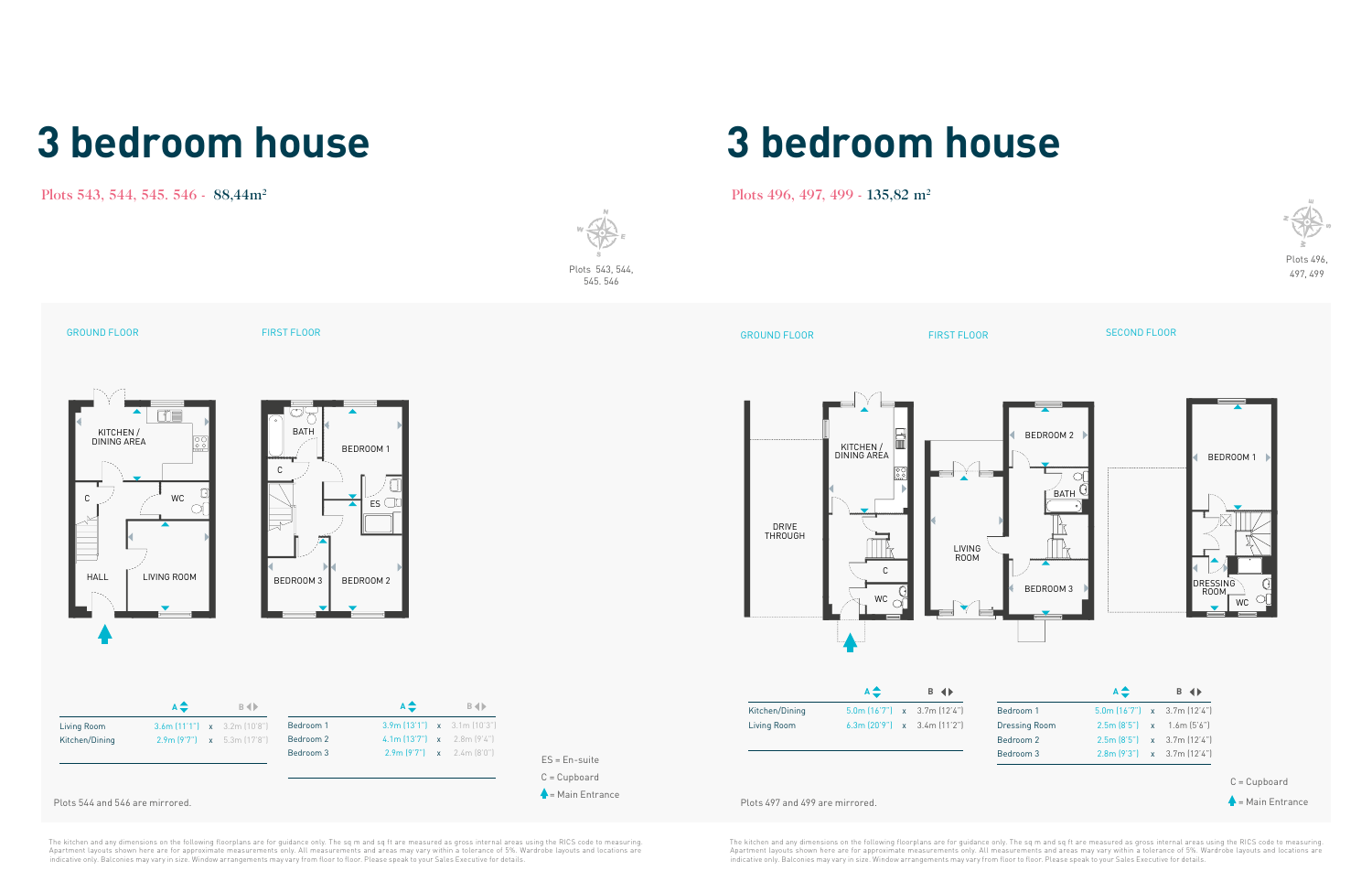## **4 bedroom house 4 bedroom house**

Plots 493, 494, 495, 500 - 135,82m<sup>2</sup> Plots 529, 530, 533, 534, 535, 536 - 138,33m<sup>2</sup>

The kitchen and any dimensions on the following floorplans are for guidance only. The sq m and sq ft are measured as gross internal areas using the RICS code to measuring.<br>Apartment layouts shown here are for approximate m indicative only. Balconies may vary in size. Window arrangements may vary from floor to floor. Please speak to your Sales Executive for details.

The kitchen and any dimensions on the following floorplans are for guidance only. The sq m and sq fi are measured as gross internal areas using the RICS code to measuring.<br>Apartment layouts shown here are for approximate m indicative only. Balconies may vary in size. Window arrangements may vary from floor to floor. Please speak to your Sales Executive for details.

|                   | $A \triangleq$                  | $B \left( \parallel$             |             |    |
|-------------------|---------------------------------|----------------------------------|-------------|----|
| Kitchen           | $3.7m(12'0'')$ x 4.0m $(8'6'')$ |                                  | Living Room |    |
| Dining Room       |                                 | $3.0m(10'1'')$ x 4.8m $(15'0'')$ | Bedroom 1   | 4  |
| Bedroom 4 / Study |                                 | $1.8m [5'1'']$ x $2.5m [8'4'']$  | Bedroom 2   | -3 |
|                   |                                 |                                  | Bedroom 3   | -3 |

### Plots 494 and 500 are mirrored. The magnetic state of the state of the state of the Plots 530, 534 and 536 are mirrored.

GROUND FLOOR

Plots 493, 494, 495, 500





Plots 529, 530



Plots 533, 534, 535, 536

|             | $A \triangleq$                        | $B \left( \bullet \right)$ |                             |
|-------------|---------------------------------------|----------------------------|-----------------------------|
| Living Room | $4.1m$ $(13'8'')$ x $4.8m$ $(15'0'')$ |                            |                             |
| Bedroom 1   | $4.0m$ $(13'4'')$ x $4.8m$ $(15'0'')$ |                            |                             |
| Bedroom 2   | $3.0m(10'1'')$ x 4.8m (15'0")         |                            | $ES = En-suite$             |
| Bedroom 3   | $3.0m$ $(10'1'')$ x $4.8m$ $(15'0'')$ |                            | $C = C$ upboard             |
|             |                                       |                            | $\triangle$ = Main Entrance |





WC

C

KITCHEN

### SECOND FLOOR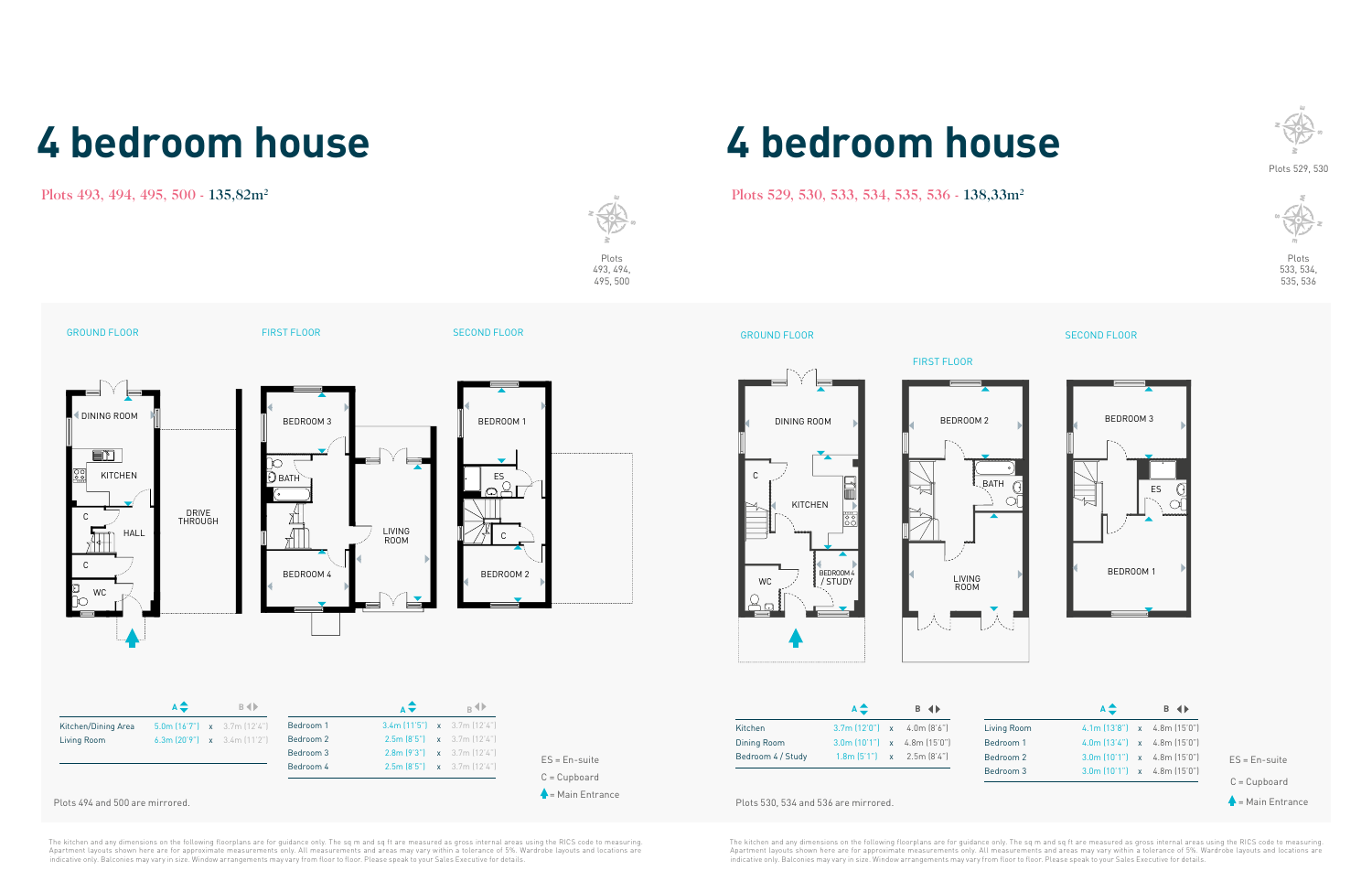### Plots 502, 508, 510, 512, 517, 519, 521 - 141,30 m<sup>2</sup> <sup>511, 512</sup> Plots 511, 516, 518, 520 - 141,30 m<sup>2</sup>

## **3 bedroom house 4 bedroom house**

The kitchen and any dimensions on the following floorplans are for guidance only. The sq m and sq ft are measured as gross internal areas using the RICS code to measuring.<br>Apartment layouts shown here are for approximate m indicative only. Balconies may vary in size. Window arrangements may vary from floor to floor. Please speak to your Sales Executive for details.

The kitchen and any dimensions on the following floorplans are for guidance only. The sq m and sq fi are measured as gross internal areas using the RICS code to measuring.<br>Apartment layouts shown here are for approximate m indicative only. Balconies may vary in size. Window arrangements may vary from floor to floor. Please speak to your Sales Executive for details.









Plots 502, 517,

Plots 508, 510, 511, 512



518, 520

Plots 502, 508, 510, 512 are mirrored. Plots 516, 518, 520 are mirrored.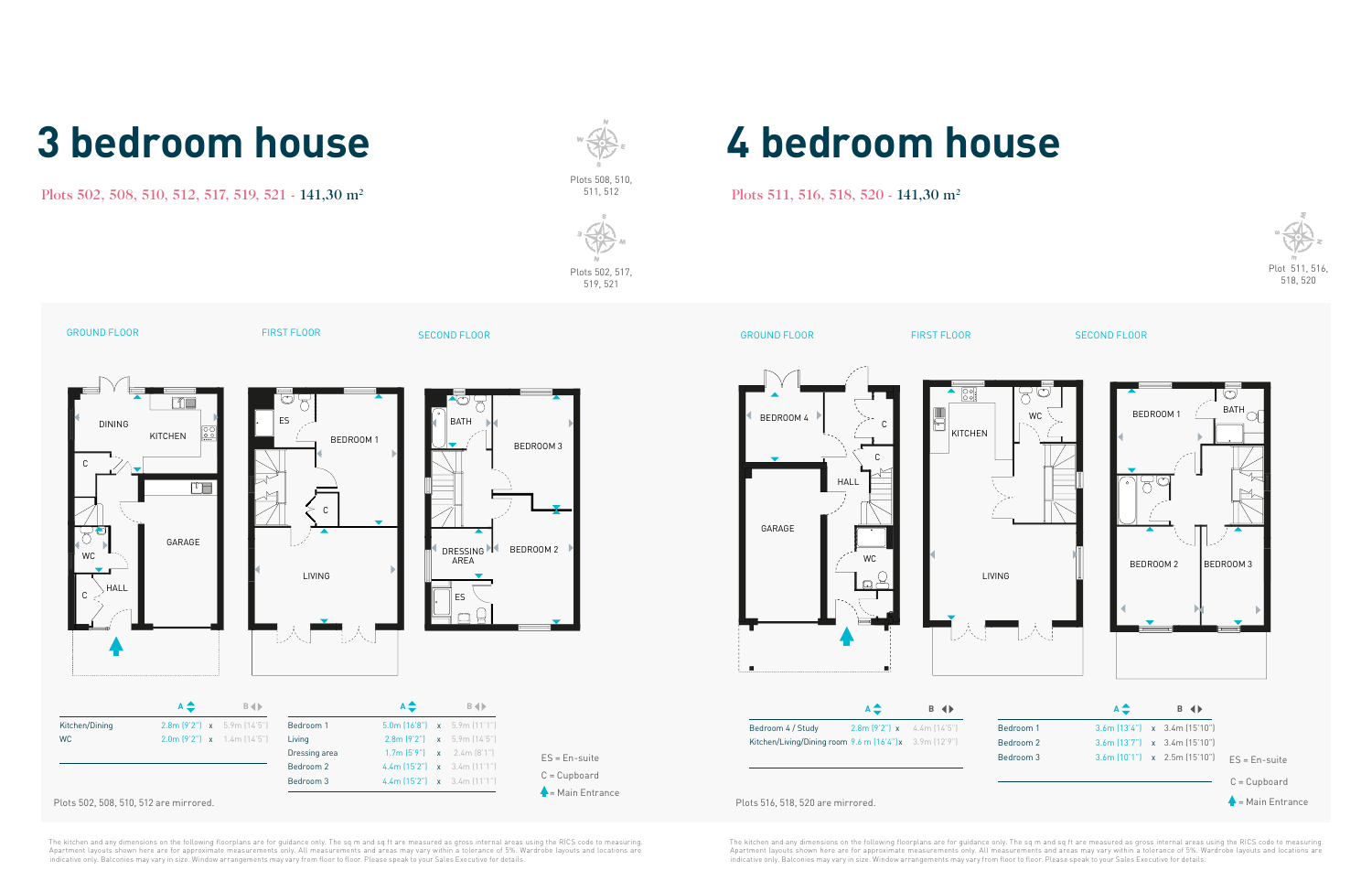## **4 bedroom house**

### Plot 513 - 141,30 m<sup>2</sup>

The kitchen and any dimensions on the following floorplans are for guidance only. The sq m and sq ft are measured as gross internal areas using the RICS code to measuring.<br>Apartment layouts shown here are for approximate m indicative only. Balconies may vary in size. Window arrangements may vary from floor to floor. Please speak to your Sales Executive for details.  $\triangle$  = Main Entrance C = Cupboard ES = En-suite

DRESSING AREA

**A B**

Bedroom 4 / Study 2.8m (9'2") x 4.4m (14'5") Kitchen/Living/Dining room 5.0m (16'4") x 3.9m (12'9")

GROUND FLOOR FIRST FLOOR FIRST FLOOR SECOND FLOOR

BEDROOM 3 BATH

The kitchen and any dimensions on the following floorplans are for guidance only. The sq m and sq fi are measured as gross internal areas using the RICS code to measuring.<br>Apartment layouts shown here are for approximate m indicative only. Balconies may vary in size. Window arrangements may vary from floor to floor. Please speak to your Sales Executive for details.



**A B**

Bedroom 1 5.0m (16'8") x 3.3m (11'1") **Dressing area 1.7m (5'9") x** 2.4m (8'1") Bedroom 2 4.6m (15'2") x 3.3m (11'1") Plot 513

BEDROOM 2  $\frac{1}{2}$  ES

## **4 bedroom house**



GROUND FLOOR FIRST FLOOR FIRST FLOOR SECOND FLOOR





|             | $A \triangleq$ | <b>B</b> $\blacklozenge$             |          |
|-------------|----------------|--------------------------------------|----------|
| Living room |                | $3.9m(13'0'')$ x 4.8m $(15'10'')$    | Bedroom  |
| Kitchen     |                | $3.7m$ $(15'5'')$ x $2.8m$ $(9'2'')$ | Bedroom: |
| Dining      |                | $2.6m [8'6'']$ x $3.7m [12'0'']$     | Bedroom: |
|             |                |                                      | Bedroom  |

ES

 $A \Box$ 

BEDROOM 1

Plot 532

KITCHEN

 $\mathbb{I}^{\mathbb{N}}$ 

C

C

رے

GARAGE

LIVING /DINING

BEDROOM 4

WC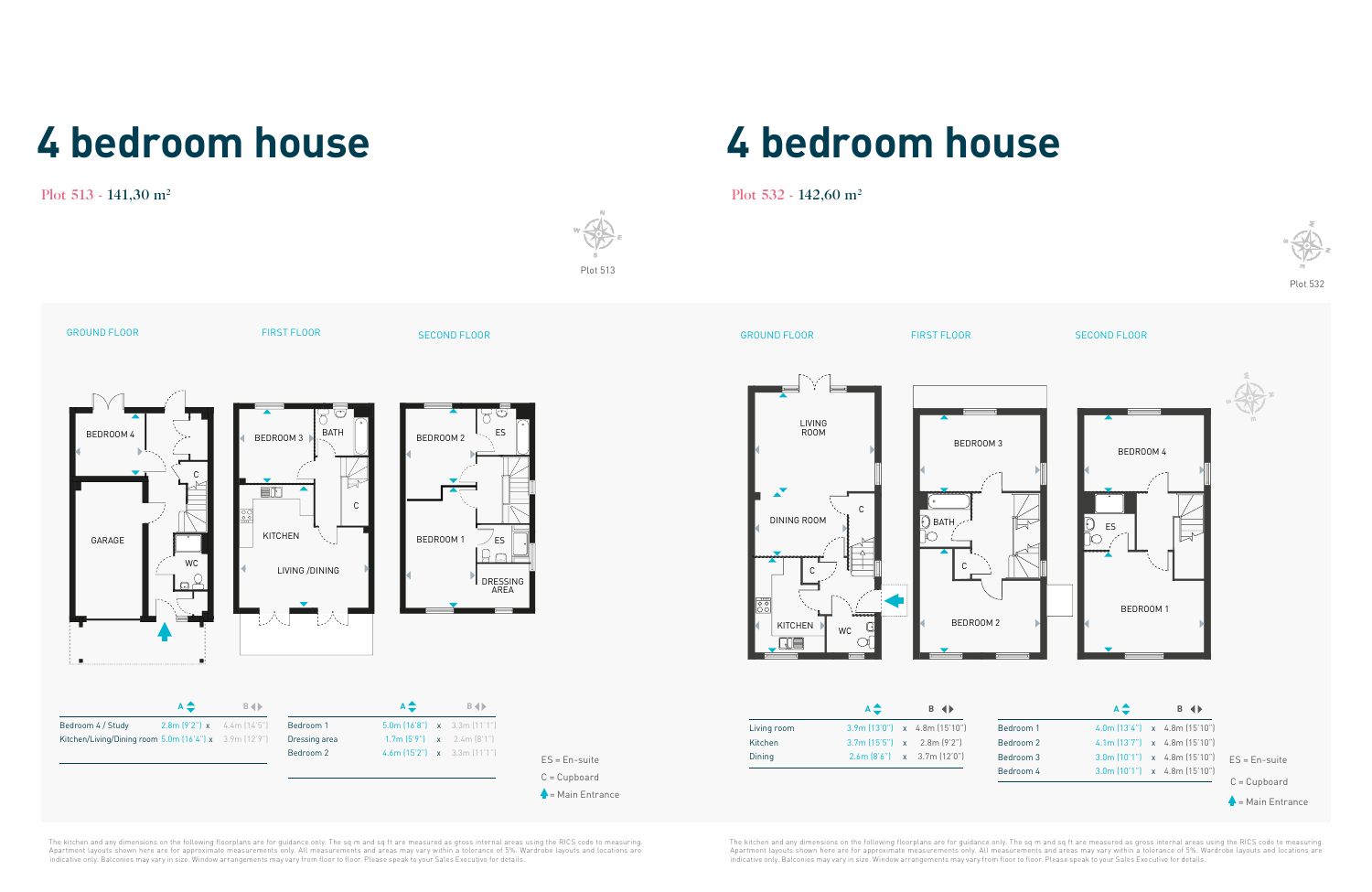## **4 bedroom house**

Plot 522 - 149,38m<sup>2</sup>

The kitchen and any dimensions on the following floorplans are for guidance only. The sq m and sq ft are measured as gross internal areas using the RICS code to measuring.<br>Apartment layouts shown here are for approximate m indicative only. Balconies may vary in size. Window arrangements may vary from floor to floor. Please speak to your Sales Executive for details.





### Kitchen

• Fully fitted kitchen units

- Sink with swivel mixer taps
- Oven, ceramic hob and cooker hood
- Fridge/freezer, dishwasher
- and washing machine
- Brushed-chrome light fittings
	-
- 
- 
- 
- 
- Flooring in vinyl

### Bathroom

• White bathroom suite with

- 
- Shower screen
- Heated chrome towel rail
- Shaver socket
- Flooring in vinyl • D w ownlights and four-
- spot brushed-chrome
- 

### **Finishes**

- thermostatic shower mixer
	-
	-
	-
	-
- Ensuite (where provided) with white bathroom
- suite, shower, mirror and heated towel rail.

• Neutral decoration throughout

- 
- Predicted Energy Rating: B
- Vinyl/ laminate flooring in kitchen, bathrooms and living areas, carpets to bedrooms, stairs and landings.

## **Specification**

Fully fitted kitchen units are included, while in the bathroom, finishings have been chosen to create a light and relaxed atmosphere.

Each property is tastefully decorated in a timeless fashion, making it easier to adapt to your personal style.

Pinewood at Graylingwell Park homes come with a selection of quality modern appliances, fittings and finishes.

necessary and without notification.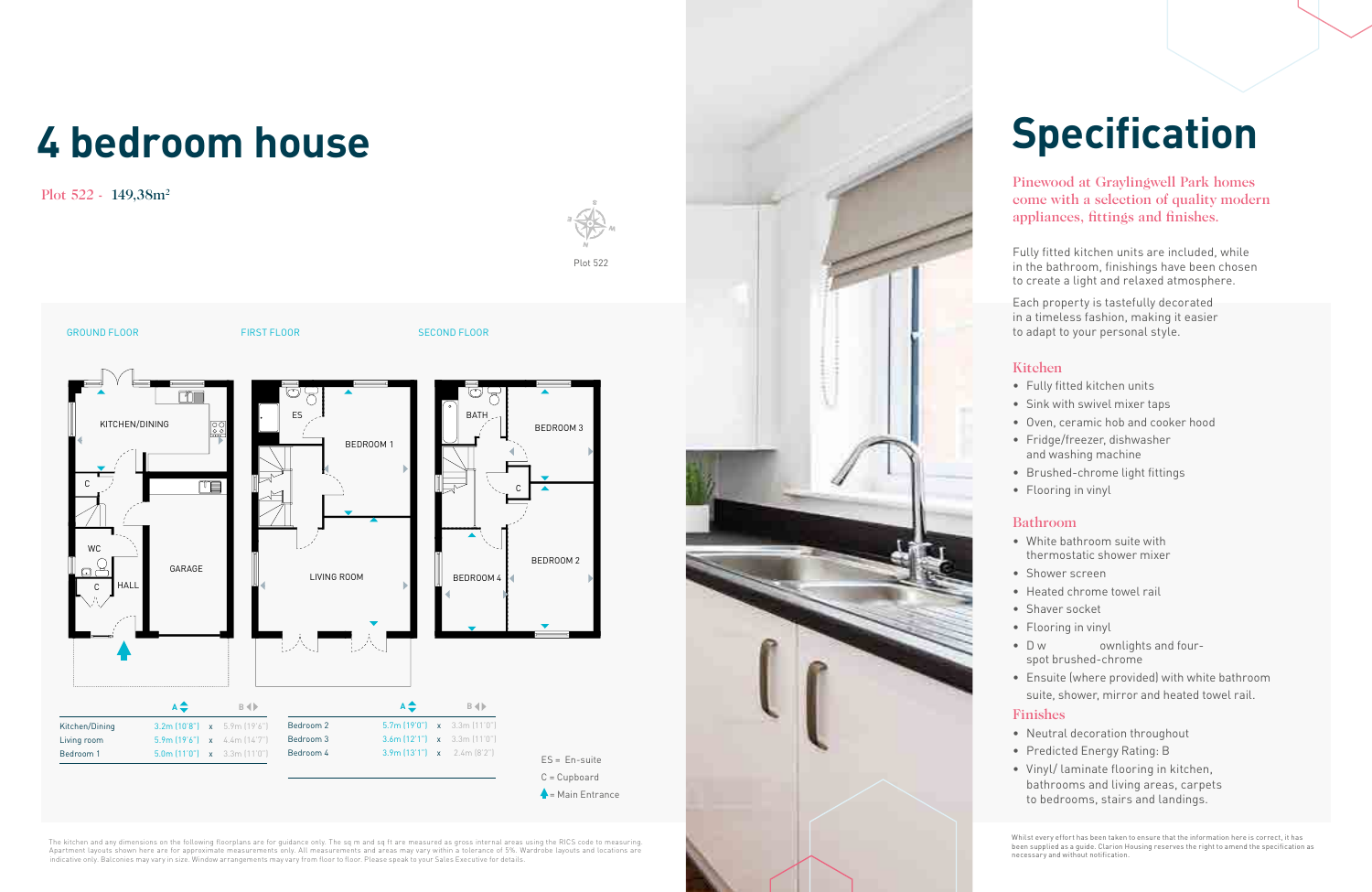## **Shared Ownership**

Shared Ownership is an excellent way for people to take their first step onto the property ladder. Buyers purchase a share of between 25% and 75% of the property's value, and pay a subsidised rent on the remaining share.

### What is Shared Ownership?

To be eligible for a Shared Ownership home at Pinewood at Graylingwell Park:

- You must be at least 18 years old.
- You must be a first-time buyer or existing shared owner\*. If you already own a home and need to move but cannot afford to, please discuss your situation with us to check eligibility.
- You must have sufficient savings for a mortgage deposit and a clean credit history to qualify for a mortgage.
- Your annual household income must be less than £80,000.
- Potential buyers must demonstrate a residential or employment connection to the Chichester District Council area.

In line with government priorities, priority for Shared Ownership homes is awarded to serving military personnel and former members of the British Armed Forces honourably discharged in the last two years. People who live or work in the local area also receive priority. We welcome applications from everyone and will try to help if we can.

### shared.ownership@myclarionhousing.com

### Am I eligible?

\* If you have a property to sell, we are happy to accept your reservation provided that you have a complete and secure chain and are in a position to purchase a home within our required deadlines. We will ask you for a memorandum of sale confirming details of your buyer, their solicitors and the estate agent handling the sale. Picture credit: 'Sofa in the living room' by shyrokova; stock image from iStock



With over 100 years' experience of developing and selling new homes, we combine award-winning, well-designed properties with excellent pre-sale and aftercare services. Developing new Shared Ownership homes, we provide options for a range of customers at varying price points.

Clarion Housing Group comprises the largest housing association in the country, with 125,000 homes across more than 170 local authorities. It also includes a charitable foundation, Clarion Futures, and is one of the country's leading housebuilders.

### Building homes. Developing futures.